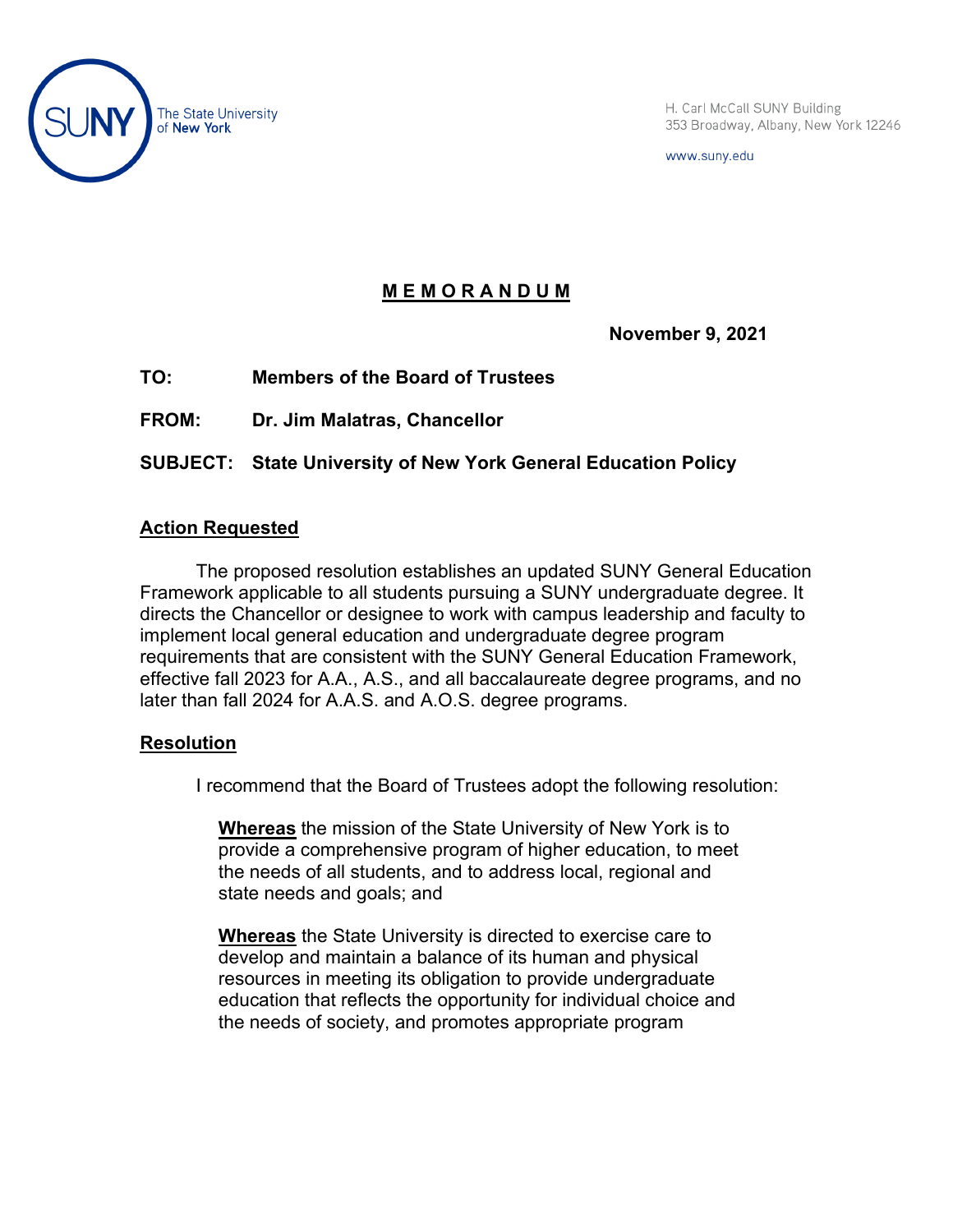articulation between its State-operated institutions and community colleges; and

**Whereas** by Resolution 98-241, adopted on December 15, 1998, the SUNY Board of Trustees established a SUNY General Education Requirement for all baccalaureate students; and

**Whereas** by Resolution 2010-006, adopted on January 19, 2010, the SUNY Board of Trustees enhanced flexibility in the SUNY General Education Requirement; and

**Whereas** by Resolution 2012-089, adopted on December 17, 2012, the SUNY Board of Trustees included each curriculum leading to an A.A. and A.S. degree in the SUNY General Education Requirement (SUNY GER); and

**Whereas** in May 2017, the SUNY Provost convened a broadly representative advisory group, to determine if the SUNY GER needed review, and that group recommended moving forward with such review and offered initial suggestions for a three-phase process; and

**Whereas** Phase I of the SUNY GER review was co-led by the presidents of the University Faculty Senate and Faculty Council of Community Colleges, charged with conducting an environmental scan of national, state, and system models of general education, and accreditation requirements, producing research papers that reported on the general context and made recommendations for consideration in the revision process; and

**Whereas** Phase II was led by the SUNY Provost who empaneled the General Education Advisory Committee, broadly representative and co-chaired by a SUNY Chief Academic Officer and a SUNY Distinguished Faculty Professor, charged with developing initial recommendations for a general education framework in the context of a proposed policy revision, informed by the faculty governance-led work in Phase I; and

**Whereas** the General Education Advisory Committee's initial recommendations for a SUNY General Education Framework was distributed for System-wide comment, and extensive feedback was received and then analyzed in collaboration with faculty governance leaders and other experts, to inform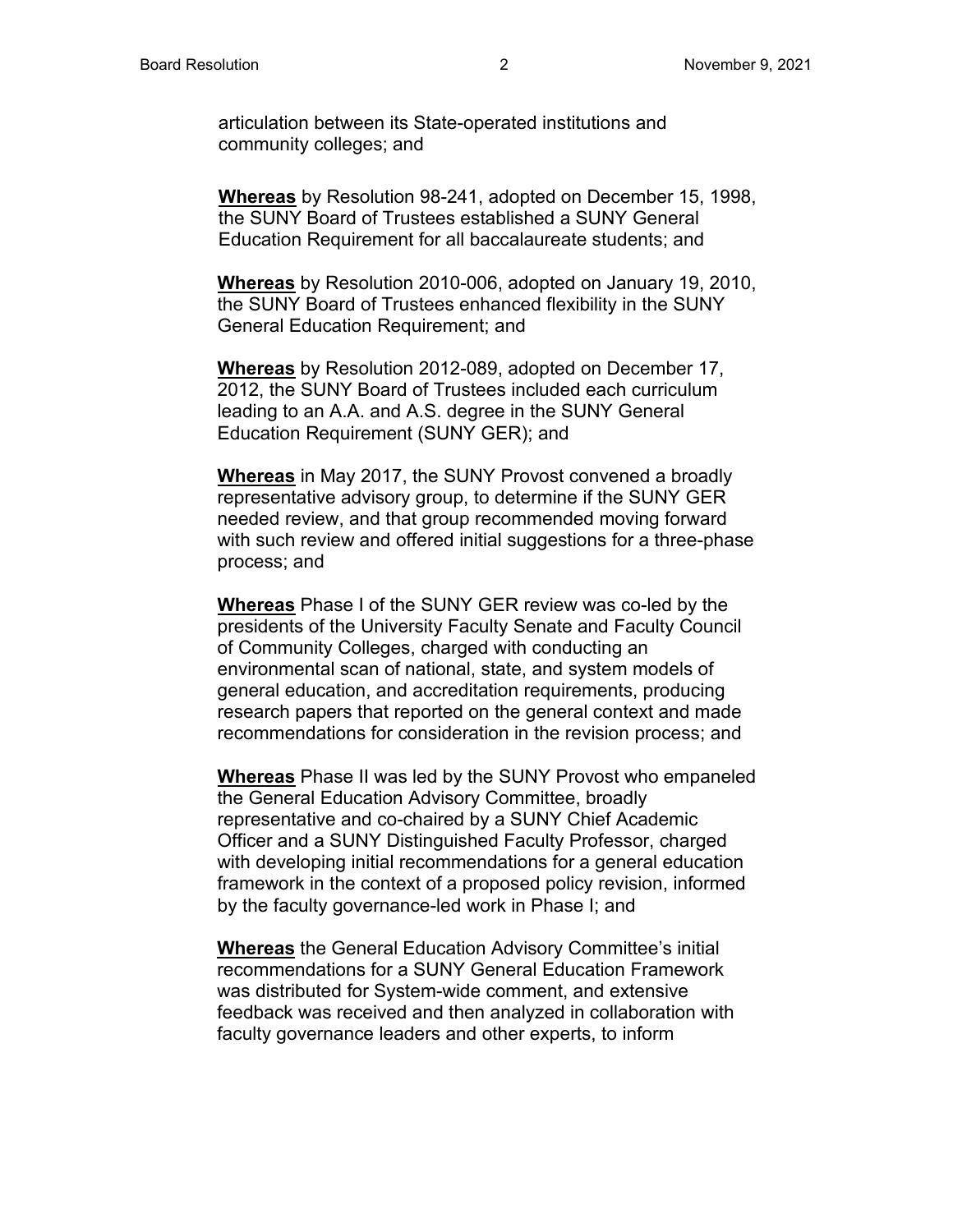refinements and final recommendations to the SUNY Provost; and

**Whereas** the current SUNY General Education Requirement does not include A.A.S. and A.O.S. degrees; does not align fully with Middle States accreditation standards or NYS Commissioner's regulations, does not address Diversity, Equity, Inclusion, and Social Justice, and is outdated in other ways; and

**Whereas** the SUNY Board of Trustees has elevated the importance of diversity, equity, inclusion, and social justice in SUNY by creating a standing Board Committee, and the Chancellor has made it a top priority for all campuses, faculty, staff, and students by initiating the 25-point Diversity, Equity, and Inclusion Action Plan that includes general education; and

**Whereas** the proposed SUNY General Education Framework aligns with the Middle States Commission on Higher Education accreditation Standards for general education and New York State Education Department liberal arts and sciences requirements for degrees; and

**Whereas** the proposed SUNY General Education Framework's updated knowledge, skills, and core competencies are necessitated by increasingly rapid change in academia, business, and social discourse; and

**Whereas** the proposed SUNY General Education Framework ensures seamless and successful transfer for SUNY students and continues to be consistent with SUNY's strategic and master plans since 1972, and is of central importance to increasing degree completion and closing New York State's degree attainment gap; and

**Whereas** the SUNY General Education Framework should be applicable to all SUNY undergraduate degree programs, to address the fundamental goals of higher education, including proficiency in essential skills, familiarization with disciplinary and interdisciplinary ways of knowing, and enhancement of the values and disposition of an engaged 21st century global citizenry; now, therefore, be it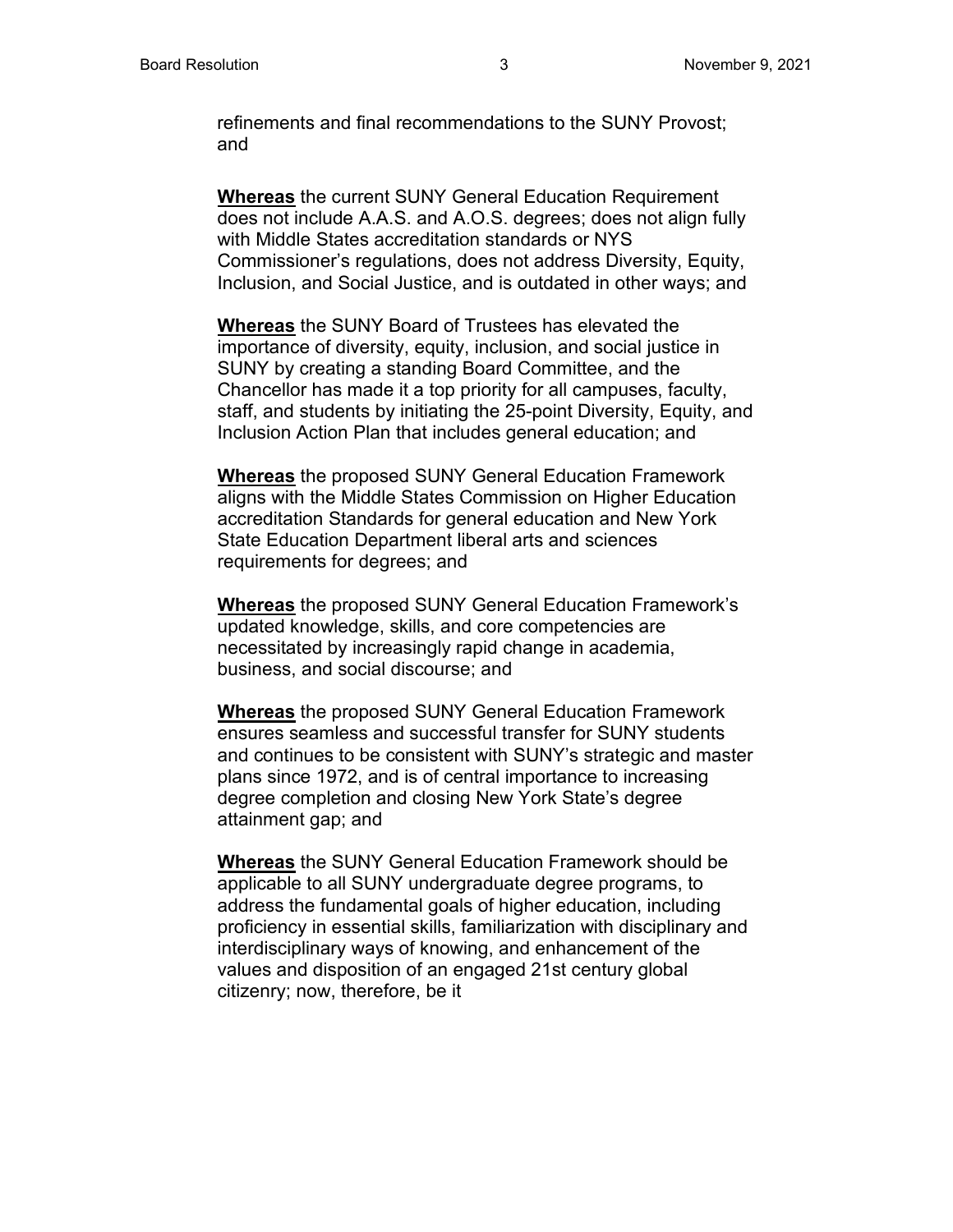**Resolved** that the Board of Trustees recognizes the broadly representative individuals who participated in the research and design phases of the general education framework process and applauds their hard work and dedication; and, be it further

**Resolved** that the Chancellor or designee be, and hereby is, directed to implement the new SUNY General Education Framework (Phase III), which includes the updated knowledge and skills categories of Communication – written and oral; Diversity, Equity, Inclusion, and Social Justice; Mathematics (and quantitative reasoning); Natural Sciences (and scientific reasoning); Humanities; Social Sciences; the Arts; US History and Civic Engagement; World History and Global Awareness; and World Languages; as well as the Core Competencies of Critical Thinking and Reasoning; and Information Literacy (see Attachment A); and be it further

**Resolved** that the SUNY Provost develop additional guidance and procedures for implementation in consultation with college presidents, chief academic officers, the University Faculty Senate, the Faculty Council of Community Colleges, the SUNY Student Assembly, and other appropriate stakeholders, effective fall 2023 for new students entering A.A., A.S., and all baccalaureate degree programs, and no later than fall 2024 for new students entering A.A.S. and A.O.S. degree programs; and, be it further

**Resolved** that SUNY System Administration will work with campuses to ensure that faculty have the training and resources to support the teaching and learning needs in the Diversity, Equity, Inclusion, and Social Justice category; and, be it further

**Resolved** that consistent with the SUNY Assessment policy (Trustees Resolution 2010-039), each campus' regular assessment of its general education curriculum (or curricula) shall include the assessment of student learning in terms of the student learning outcomes associated with the SUNY General Education Framework, such that the assessment meets or exceeds Middle States' expectations and the results are used to improve teaching and learning; and, be it further

**Resolved** that the Chancellor, or designee, be, and hereby is, directed to assess periodically the SUNY General Education Framework, in consultation with presidents, chief academic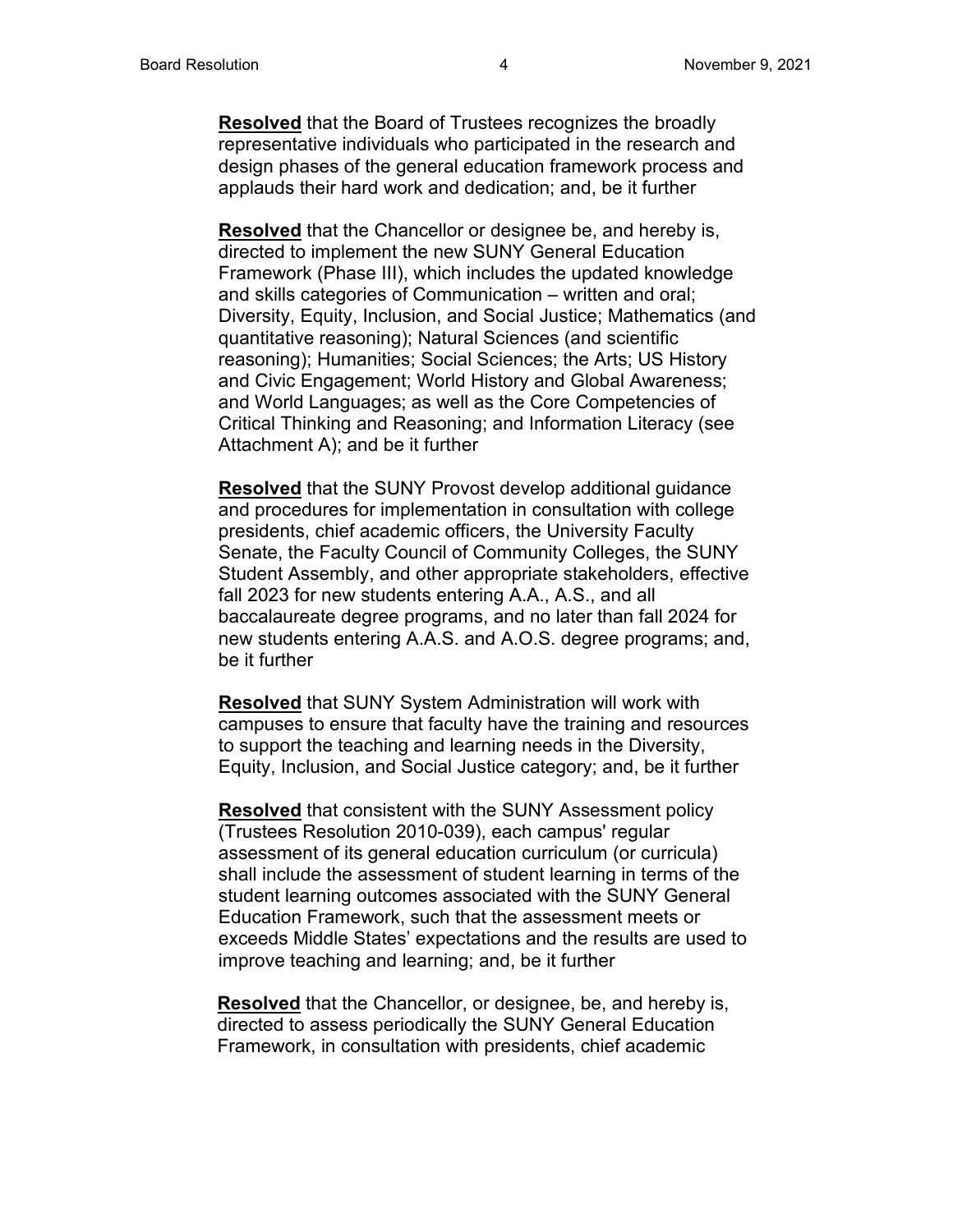officers, the University Faculty Senate, the Faculty Council of Community Colleges, the SUNY Student Assembly, and other appropriate stakeholders, to ensure it remains relevant to changing conditions and the needs of students and businesses; and provide periodic reports of such activity to the SUNY Board of Trustees.

### **Background**

### **I. SUNY General Education Requirement History**

The SUNY Board of Trustees established a 30-credit SUNY General Education Requirement (SUNY GER) for all baccalaureate students, including ten required academic areas and two required competency areas, by adopting Resolution 98- 241 on December 15, 1998. The purpose was to provide an intellectual foundation, ensure curricular depth, and encourage academic exploration across disciplines.

On January 19, 2010, the Board enhanced flexibility in the SUNY General Education Requirement by adopting Resolution 2010-006. This maintained the required 30-credits but reduced the number of required academic areas from ten to seven, with mathematics and basic communication required, as well as at least five of the following eight academic areas: natural science, social science, American history, Western Civilization, Other World Civilizations, humanities, the arts, and foreign languages. This enabled students to take multiple courses in some academic areas.

Consistent with SUNY's long-standing commitment to transfer student success and because A.A. and A.S. programs are designed as transfer degrees, in 2012 the Board added those degrees to the current SUNY General Education Requirement by adopting Resolution 2012-089. Thereby, each curriculum leading to an A.A., A.S., and bachelor's degree shall enable students to complete seven of ten SUNY General Education Requirement academic areas (including mathematics and basic communication), two competency areas, and 30 credits of SUNY General Education courses. These requirements are to be completed in the first two years of full-time study (or 60 credits, whichever is greater), so that associate degree students make progress equal to baccalaureate students.

#### **II. SUNY General Education Requirement Revision Process**

Recognizing that the SUNY General Education Requirement included outdated language was out of alignment with accreditation requirements in that it did not include some degrees, and that some campuses were revising their local requirements, the SUNY Provost convened a shared governance advisory group, comprised of 12 University Faculty Senate, the Faculty Council of Community Colleges, the SUNY Student Assembly governance representatives; six SUNY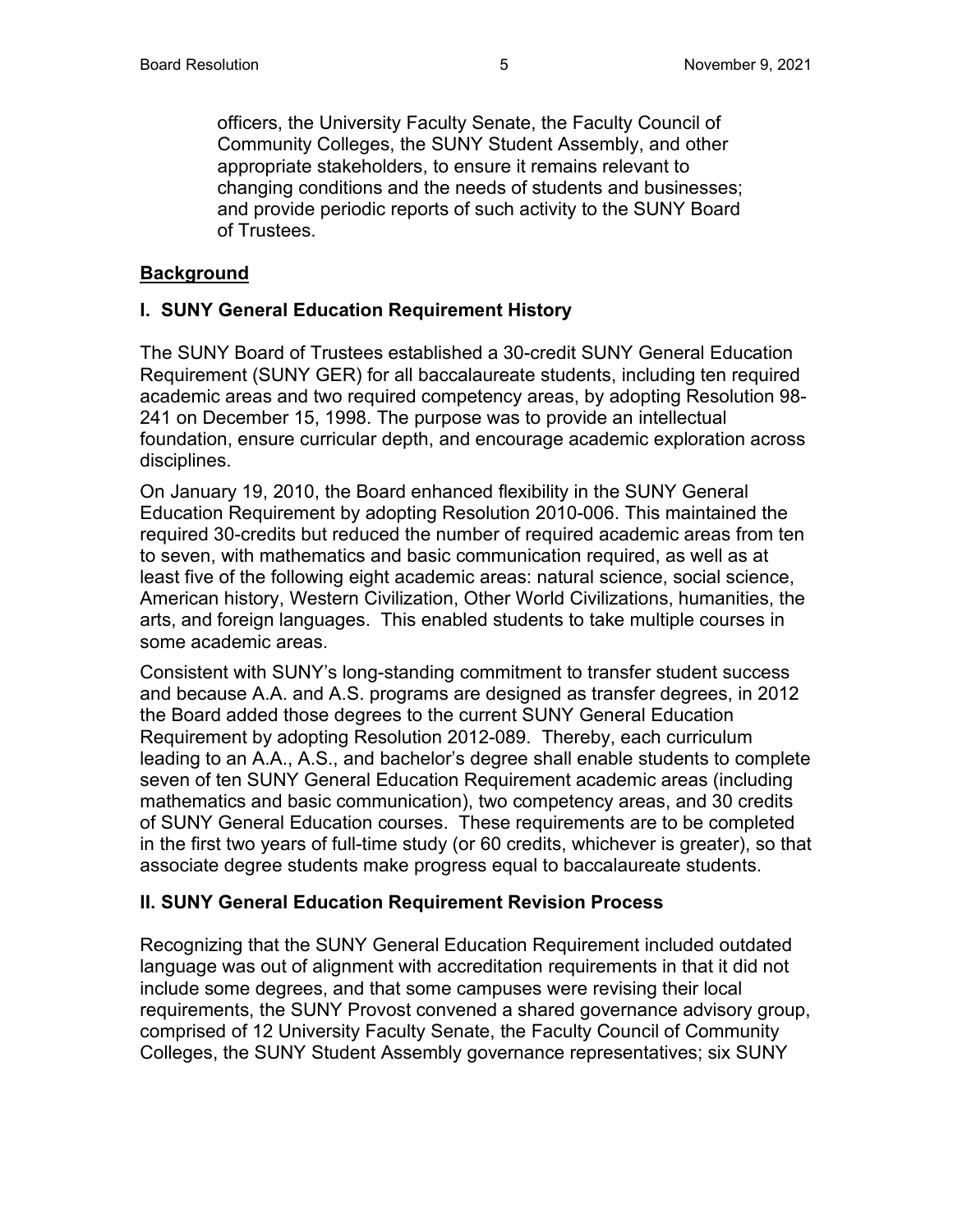provosts, three System administrators, and a Distinguished Academy member, to a one-day SUNY General Education Requirement Retreat on 5/23/17, to consider whether SUNY GER needed to be revised. The broadly representative participants at this pre-planning retreat advised that it was time to revisit the SUNY General Education Requirement and offered suggestions for a threephase comprehensive review process and initial guiding principles.

Phase I of the SUNY GER review was led by the presidents of the University Faculty Senate and the Faculty Council of Community Colleges. This working group was composed predominately of faculty selected by the co-chairs and charged with the analysis of national, system, accreditation, and SUNY campus models of general education. After two years of study, the working group produced a White Paper that reported on the larger issues and a Green Paper that made recommendations; and

Phase II was led by the SUNY Provost's General Education Advisory Committee (GEAC), co-chaired by a Chief Academic Officer and a Distinguished Teaching Professor, comprised of ten faculty members and a broad representation of other impacted stakeholders, charged with developing initial recommendations for a general education framework in the context of a proposed policy revision (see Attachment B). Informed by the faculty-governance work from Phase 1, the full membership of GEAC reviewed its subcommittee work and prepared a draft General Education Framework which the Provost disseminated throughout the SUNY System, resulting in robust campus feedback. Working collaboratively with faculty governance leaders and other experts, the Provost's team analyzed the voluminous feedback to refine the Framework for the Provost's consideration. On September 8, 2021, Provost-in-Charge Sandvik distributed the refined SUNY General Education Framework and draft guidance, and invited campus feedback on draft implementation guidance.

Phase III is implementation of the new SUNY General Education Framework (Attachment A). The Phase III implementation plan was adjusted to its current state after consultation with the Faculty Council of Community Colleges, and aligning the implementation process with their resolution. Through local shared governance processes, campuses shall implement the SUNY General Education framework in accordance with all applicable SUNY policies, Middle States Commission on Higher Education accreditation standards, and New York State Education Department regulations and procedures. SUNY System Administration will publish implementation guidance in the form of a Provost's Memorandum to Presidents. Campuses shall refer to these guidelines, which will establish the consistency needed to ensure seamless transfer, while allowing the flexibility for campuses to meet the needs of their students. SUNY Provost Office staff will provide ongoing guidance and continuing oversight of general education policy implementation.